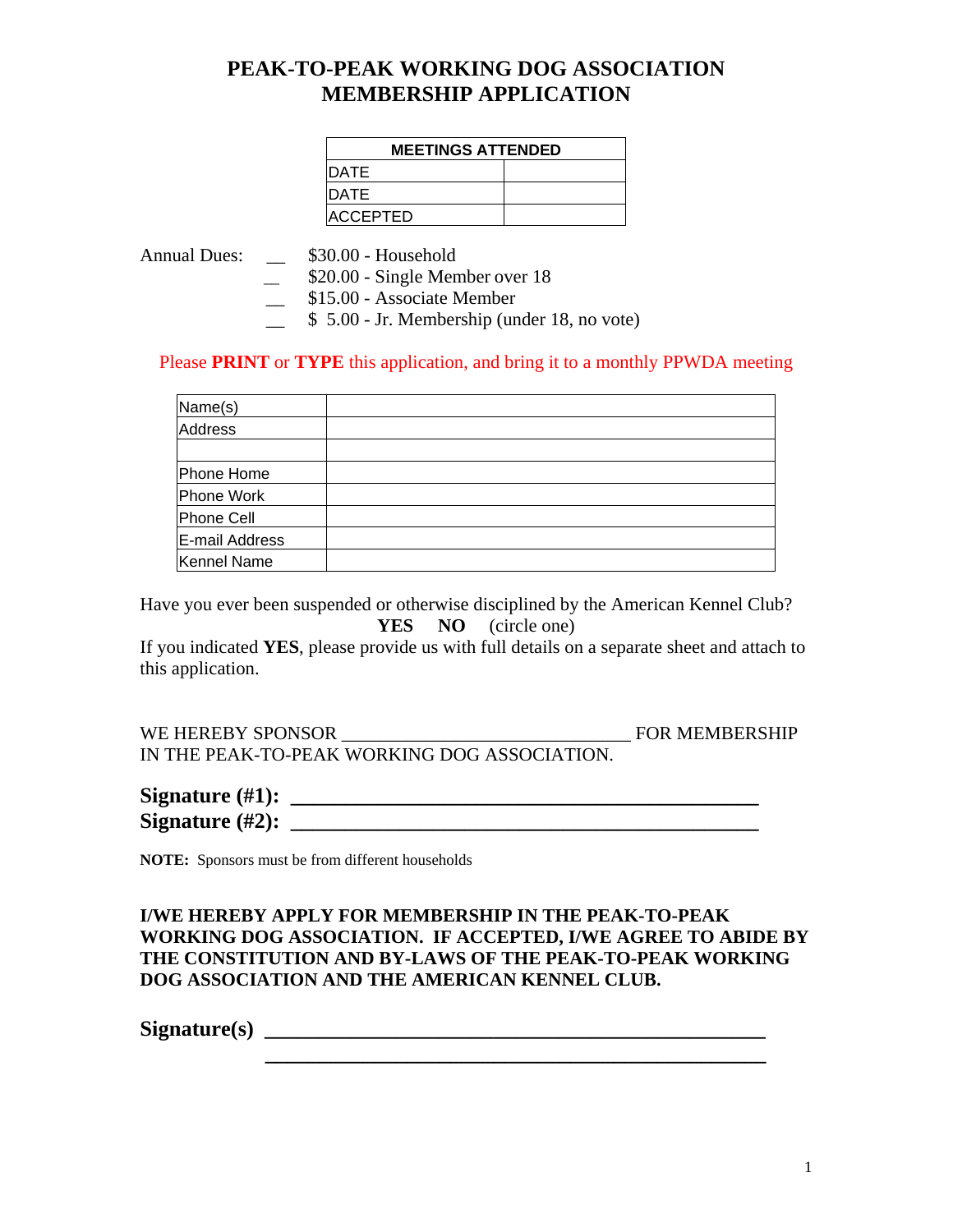### **PEAK-TO-PEAK WORKING DOG ASSOCIATION MEMBERSHIP APPLICATION**

NAME: \_\_\_\_\_\_\_\_\_\_\_\_\_\_\_\_\_\_\_\_\_\_\_\_\_\_\_\_\_\_\_

# **Criteria for Membership**

List other Dog club memberships and offices held.

| <b>Name of Dog Club</b> | <b>Member</b><br><b>Since</b> | <b>Offices Held</b> |
|-------------------------|-------------------------------|---------------------|
|                         |                               |                     |
|                         |                               |                     |
|                         |                               |                     |
|                         |                               |                     |

\_\_\_\_\_\_\_\_\_\_\_\_\_\_\_\_\_\_\_\_\_\_\_\_\_

How many years have you owned a working dog breed? \_\_\_\_\_\_\_\_years

What Working Dog breeds have you owned? \_\_\_\_\_\_\_\_\_\_\_\_\_\_\_\_\_\_\_\_\_\_\_\_\_

What expertise are you bringing to the club in the following categories?

| <b>ACTIVITY</b>       | <b>EXPERTISE</b> |
|-----------------------|------------------|
| National Club         |                  |
| Local Club            |                  |
| <b>All-Breed Club</b> |                  |
| Judge                 |                  |
| Steward               |                  |
| Conformation          |                  |
| Obedience             |                  |
| <b>Agility</b>        |                  |
| Tracking              |                  |
| Rescue                |                  |
| Therapy               |                  |
| Handler               |                  |
| Other (explain)       |                  |
|                       |                  |

At least four (4) must be marked.